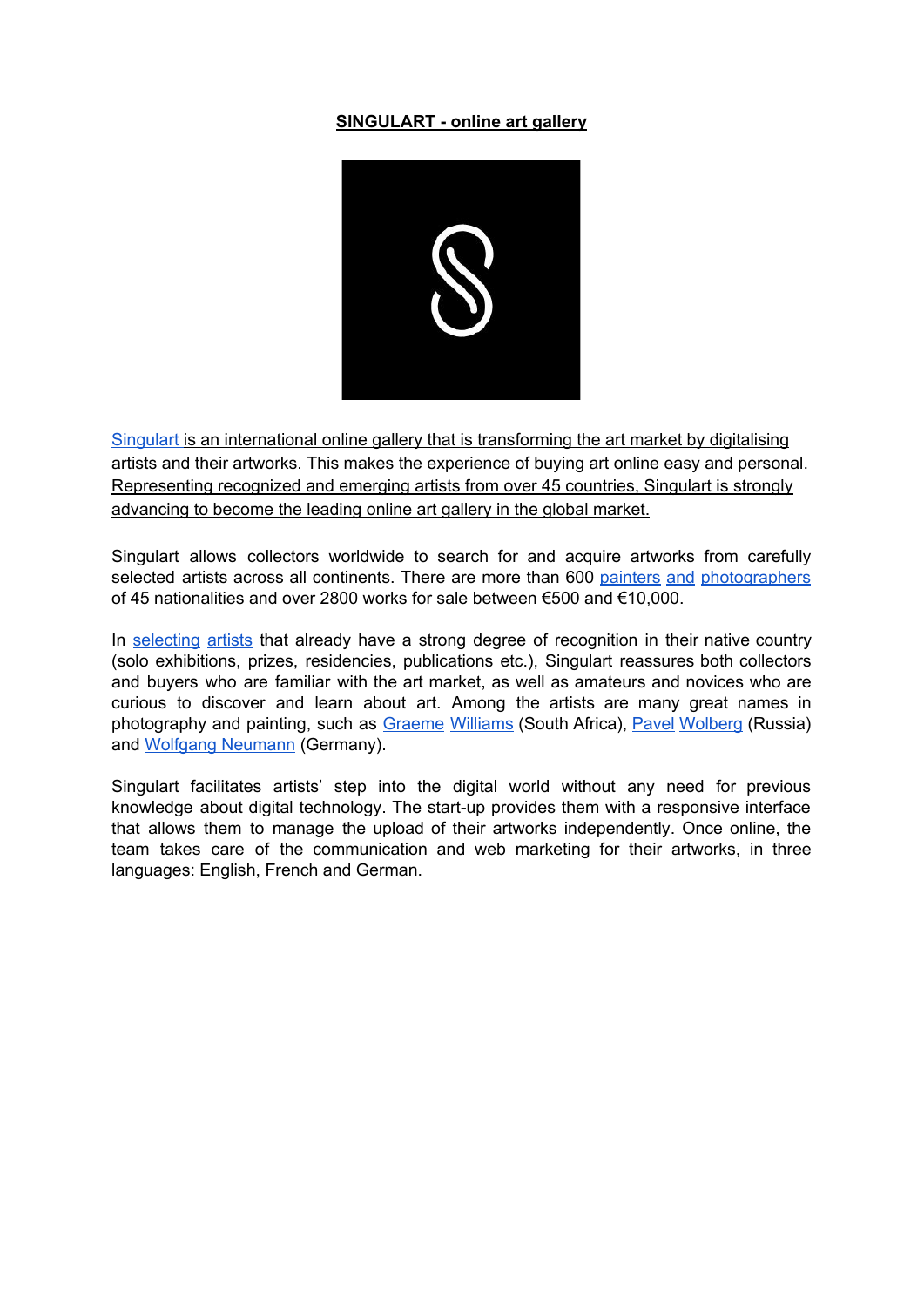

## **Raising €1 million enables Singulart to have an international reach from day one**

Singulart understood the necessity of being supported by business angels and investors coming from both the technology and art industries, including collectors who had never invested in a start-up company but were convinced by the founders' mission to "Empower artists". France's public investment bank, Bpifrance, was among the investors, through its Angel Ambition Start-Up Fund, which has allowed for the rapid evolution of Singulart.

The funds raised allowed for the recruitment of a trilingual Artist Liaison team who take care of identifying artists, primarily from Germany, France and the UK. On the technical side, Singulart has a responsive interface that is capable of detecting the tastes and preferences of art lovers and recommending personalised selections of artworks that could be of interest to potential buyers.

## **Innovation in the art world, led by a well-matched trio**

Singulart was founded in February 2017 by three **[entrepreneurs](https://www.singulart.com/en/about)** who are each equally passionate about art, internationalism and the digital.

*Brice Lecompte*, trained at the school of engineering, Centrale Marseille, was the Managing Director of the India-based media agency KRDS before spending a year at Critéo: he is responsible for data analysis, operations and the acquisition of online clients.

*Véra Kempf* learned Hungarian at SciencesPo, a leading French academic institution for social studies, to help her better understand Robert Capa, an influential Hungarian photographer of the early nineteenth century. She later discovered her entrepreneurial calling whilst in Africa. She is responsible for the recruitment of artists and product development.

*Denis Fayolle* is an entrepreneur of continual success. He founded LaFourchette.com (sold to TripAdvisor for \$150 million), Habiteo and Adrenaline Hunter, and was the primary